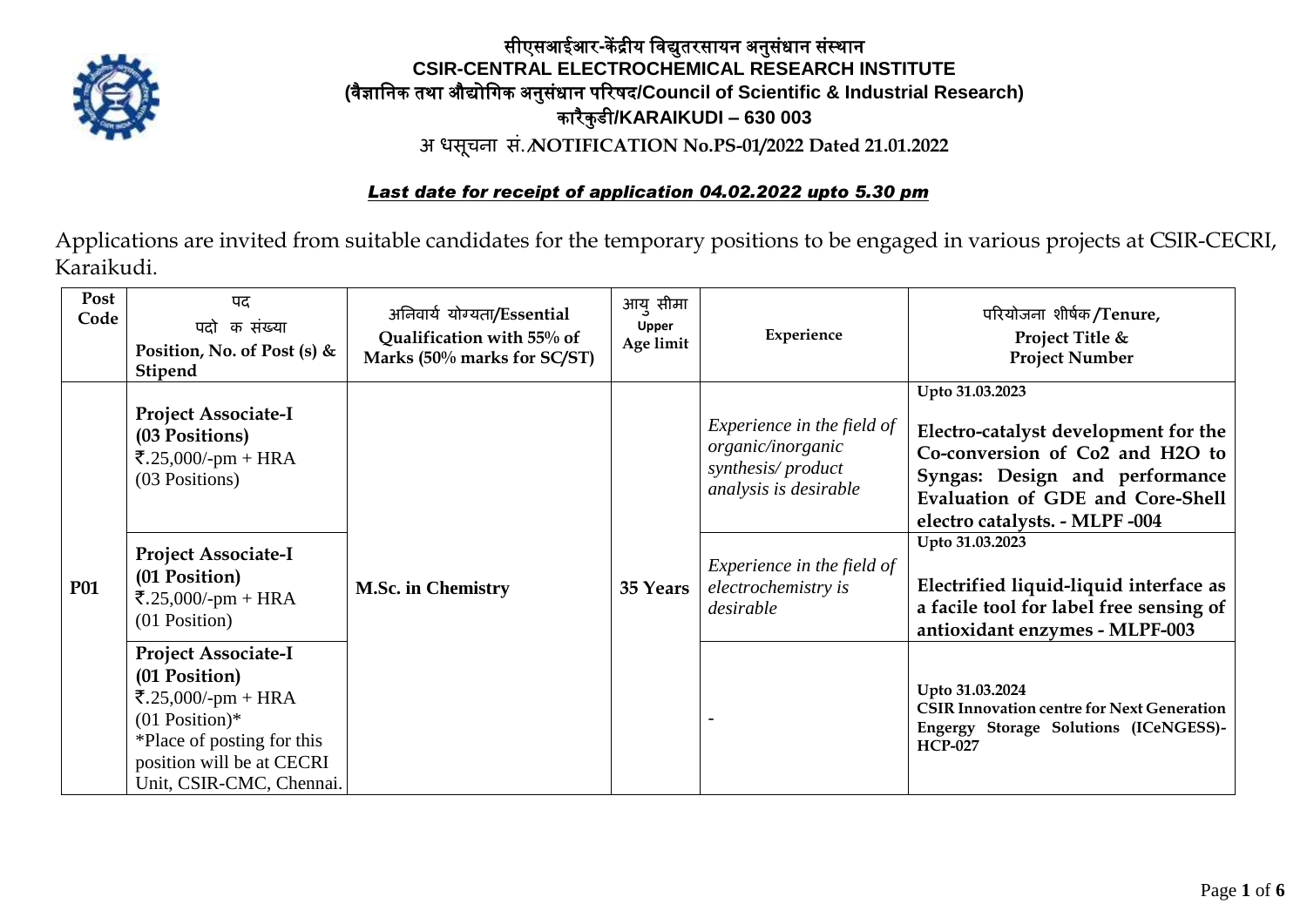| Post<br>Code    | पद<br>पदो क संख्या<br>Position, No. of Post (s) &<br>Stipend                                                                                                                                                                                                                                                                                                                                                                                                                                                       | अनिवार्य योग्यता/Essential<br>Qualification with 55% of<br>Marks (50% marks for SC/ST)                                                                                                                                                                                                                                                                       | आयु सीमा<br><b>Upper Age</b><br>limit | Experience                                                                                                         | परियोजना शीर्षक/Tenure,<br>Project Title &<br><b>Project Number</b>                                                                                     |
|-----------------|--------------------------------------------------------------------------------------------------------------------------------------------------------------------------------------------------------------------------------------------------------------------------------------------------------------------------------------------------------------------------------------------------------------------------------------------------------------------------------------------------------------------|--------------------------------------------------------------------------------------------------------------------------------------------------------------------------------------------------------------------------------------------------------------------------------------------------------------------------------------------------------------|---------------------------------------|--------------------------------------------------------------------------------------------------------------------|---------------------------------------------------------------------------------------------------------------------------------------------------------|
| <b>P02</b>      | <b>Junior Research</b><br>Fellow $(P)$ #<br>(01 Position)<br>₹.31,000/-pm + HRA                                                                                                                                                                                                                                                                                                                                                                                                                                    | M.Sc. in Chemistry with valid<br>NET/GATE                                                                                                                                                                                                                                                                                                                    | 28 Years                              | Experience in the field of<br>electro-organic<br>synthesis/product analysis<br>is desirable                        | Upto 19.12.2024<br><b>MOFs</b><br>Nanostructured<br>as<br>electrocatalysts for desulfurisation of<br>organic sulfides in fossil fuels - GAP-<br>19/2021 |
|                 |                                                                                                                                                                                                                                                                                                                                                                                                                                                                                                                    | #If no suitable candidate is available for JRF (P) position, candidate with qualification of M.Sc. in Chemistry with<br>55% marks (50% marks for SC/ST) shall be considered as Project Associate-I with Stipend ₹.25,000/- pm +HRA.<br>Upper age limit is 35 years (age relaxation is applicable as mentioned in clause 06 of General Instructions).         |                                       |                                                                                                                    |                                                                                                                                                         |
| <b>P03</b>      | Project Associate-I<br>(01 Position)<br>₹.25,000/-pm + HRA                                                                                                                                                                                                                                                                                                                                                                                                                                                         | M.Sc.<br>in<br>Biotechnology/<br>Microbiology                                                                                                                                                                                                                                                                                                                | 35 Years                              | Experience in<br>Electrochemistry,<br>culturing bacteria &<br>identification                                       | Upto 31.03.2023<br>AI based investigations of industrial-<br>biofilm activity on catholically<br>protected materials - MLPF-002                         |
| <b>P04</b>      | <b>Senior Project Associate</b><br>(01 Position)<br>₹.42,000/-pm + HRA                                                                                                                                                                                                                                                                                                                                                                                                                                             | B.E. or B.Tech. in Chemical<br>Engineering plus four years<br>experience in Research<br>and<br>Development (R&D) in Industrial<br>and Academic Institutions or<br>Science and Technology (S&T)<br>Scientific<br>organisations<br>and<br>activities and services                                                                                              | <b>40 Years</b>                       | Experience in<br>Electrochemical<br>processes such as<br>electrowinning, metal<br>extraction,<br>electrometallurgy | Upto 04.05.2022<br>Feasibility studies on the Electrochemical<br>preparation of Potassium Perchlorate -<br><b>SSP 20/21</b>                             |
| P <sub>05</sub> | Project Associate - I<br>(02 Positions)*<br>₹.31,000/-pm + HRA <sup>#</sup><br>(i) $\overline{5}.31,000/$ -pm + HRA to Scholars<br>who are selected through (a) National<br>Eligibility Tests - CSIR-UGC NET<br>including lectureship (Assistant<br>Professorship) or GATE or (b) A<br>selection process through National<br>level examinations conducted by<br>Central Government Departments and<br>their Agencies and Institutions.<br>$(ii)$ ₹.25,000/-pm + HRA for others<br>who do not fall under (i) above. | <b>B.E</b> or <b>B.Tech</b> . in Chemical<br><b>Engineering</b><br>* (Out of 02 Positions, place of posting for one<br>position will be at CECRI Unit, CSIR-CMC,<br>Chennai.)<br># (Out of 02 positions, stipend for one position<br>will be $\overline{\mathbf{z}}$ . 31,000/-pm +HRA for scholars with<br>valid NET/GATE. For other ₹.25,000/-pm +<br>HRA) | 35 Years                              | Should have worked in<br>the area of fluid dynamics<br>is preferred.                                               | Upto 31.03.2023<br>Mass transfer kinetics of copper-based alloys<br>in seawater environment - MLPF-001                                                  |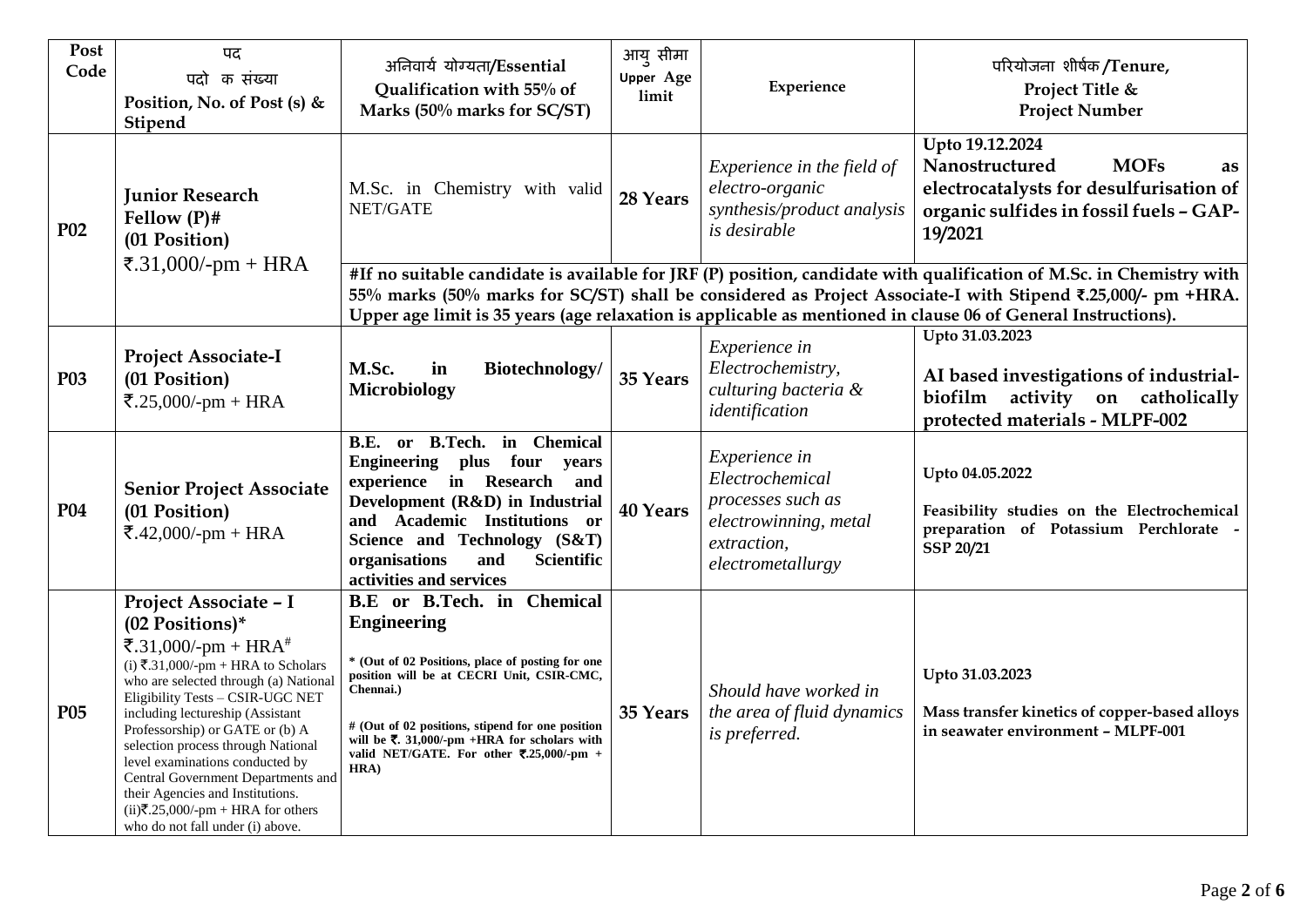| Post<br>Code    | पद<br>पदो क संख्या<br>Position, No. of Post (s) &<br>Stipend                                                                                                                                                                                                | अनिवार्य<br>योग्यता/Essential<br>Qualification with 55% of<br><b>Marks</b><br>$(50\%$ marks for<br>SC/ST) | आयु सीमा<br>Upper<br>Age limit | Experience                                                                                                                                                                                                                                                                                                                                                                                                                                                                                            | परियोजना शीर्षक/Tenure,<br>Project Title &<br><b>Project Number</b>                                         |  |
|-----------------|-------------------------------------------------------------------------------------------------------------------------------------------------------------------------------------------------------------------------------------------------------------|-----------------------------------------------------------------------------------------------------------|--------------------------------|-------------------------------------------------------------------------------------------------------------------------------------------------------------------------------------------------------------------------------------------------------------------------------------------------------------------------------------------------------------------------------------------------------------------------------------------------------------------------------------------------------|-------------------------------------------------------------------------------------------------------------|--|
| P <sub>06</sub> | <b>Teaching Support Staff</b><br>(TSS)<br>(01 Position)<br>₹.25,000/-pm + HRA                                                                                                                                                                               | <b>B.E</b> or <b>B.Tech.</b> in Chemical<br><b>Engineering</b>                                            | 35 Years                       | 1.Preference will be given to candidates<br>who possess M.E. or M.Tech. in Chemical<br><b>Engineering Degree</b><br>2. Preference will also be given to those who<br>have already worked in Engg. College(s) in<br>the respective area/domain.<br>Selected candidate to take theory and<br>practical classes for B.Tech. (Chemical &<br>Electrochemical Engg.) course specifically<br>Chemical Engg. subjects. Also the candidate<br>will be involved in Centre for Education<br>(CFE) official work. | Upto 30.06.2022<br>Operation Management of<br>Under Graduate Program<br>on C&ECE for 2021-22 -<br>TSP-04/21 |  |
| P07             | <b>Project Associate-I</b><br>(01 Position)<br>₹.25,000/-pm + HRA<br>Place of this position will be at<br>CECRI Unit, CSIR-CMC, Chennai.                                                                                                                    | <b>B.E.</b><br>in<br><b>Mechanical</b><br><b>Engineering</b>                                              | 35 Years                       |                                                                                                                                                                                                                                                                                                                                                                                                                                                                                                       |                                                                                                             |  |
| <b>P08</b>      | Project Associate-I<br>(01 Position)<br>₹.25,000/-pm + HRA<br>Place of this position will be at<br>CECRI Unit, CSIR-CMC, Chennai.                                                                                                                           | B.E.<br>in<br><b>Electrical</b><br>$\boldsymbol{\&}$<br><b>Electronics Engineering</b>                    |                                |                                                                                                                                                                                                                                                                                                                                                                                                                                                                                                       | Upto 31.03.2024<br>CSIR Innovation centre for                                                               |  |
| <b>P09</b>      | <b>Project Assistant</b><br>$A/C$ and<br>Diploma in<br>(01 Position)<br>Refrigeration<br><b>Engineering</b><br>₹.20,000/-pm + HRA<br>(or)<br><b>Mechanical</b><br>Place of this position will be at<br><b>Engineering</b><br>CECRI Unit, CSIR-CMC, Chennai. |                                                                                                           | 50 Years                       |                                                                                                                                                                                                                                                                                                                                                                                                                                                                                                       | <b>Next Generation Engergy</b><br><b>Storage Solutions</b><br>(ICeNGESS)- HCP-027                           |  |
| <b>P10</b>      | <b>Project Assistant</b><br>(01 Position)<br>₹.20,000/-pm + HRA<br>Place of this position will be at<br>CECRI Unit, CSIR-CMC,<br>Chennai.                                                                                                                   | Diploma in Electrical $\&$<br><b>Electronics Engineering</b>                                              | 50 Years                       |                                                                                                                                                                                                                                                                                                                                                                                                                                                                                                       |                                                                                                             |  |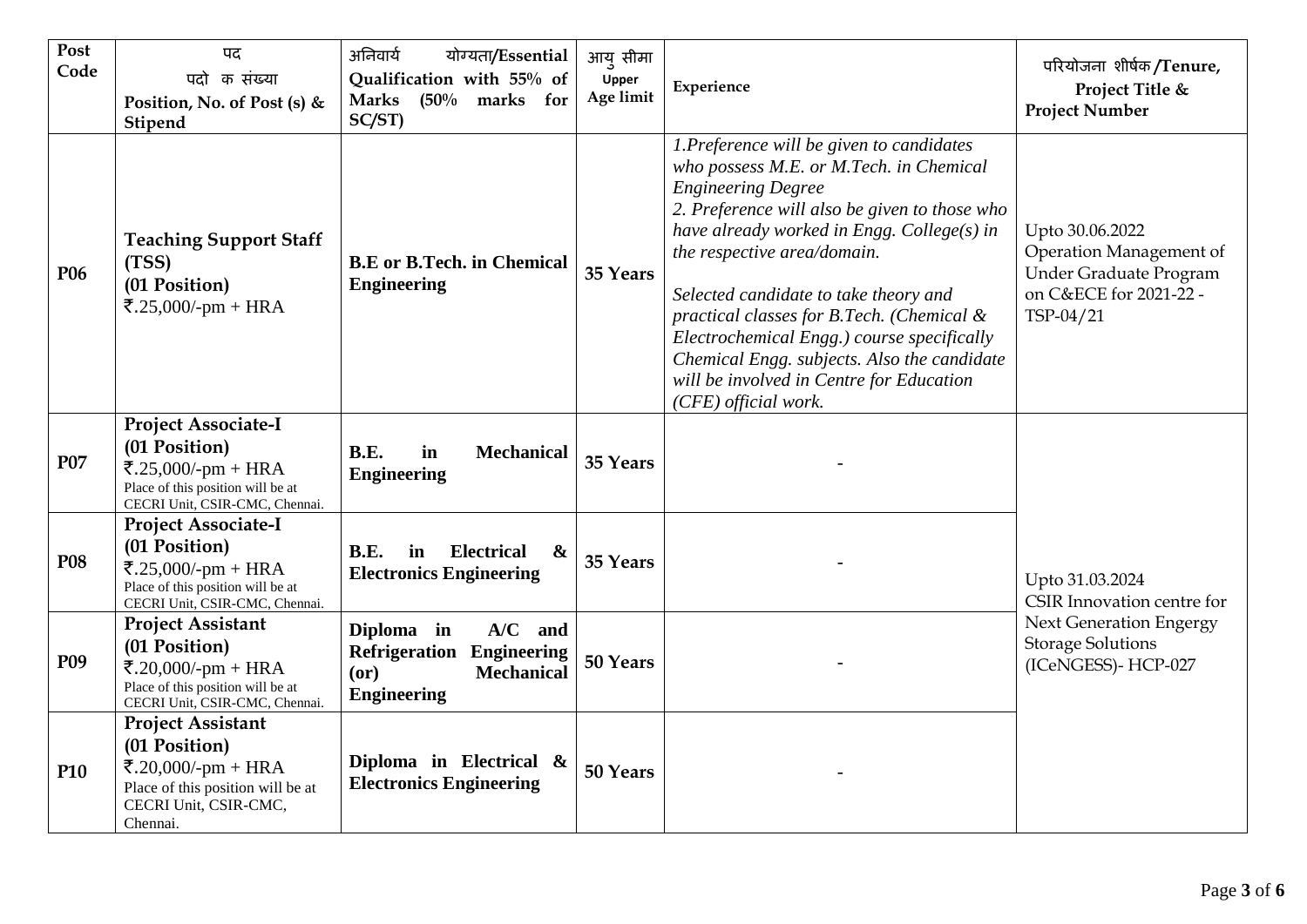# **Shortlisted Candidates will be called for interview through Google Meet. The date and time of interview will be notified in CSIR-CECRI website and also sent to candidates' Gmail ID.**

Interested and eligible candidates should download the requisite application from CECRI website. The application form duly completed in all respect and signed should be sent to **The Administrative Officer, CSIR-Central Electrochemical Research Institute, Karaikudi - 630 003. & reach this office by 04.02.2022 upto 5.30 pm through India post/courier. Resume/Bio-date will not be considered as Application.**

### **General Instructions:**

- 1. Applicants must fulfil the essential requirements of the above positions and other conditions stipulated in the advertisement as on the last date of receipt of the applications. Candidates not fulfilling the essential qualification shall be rejected automatically without any notice. Therefore, they are advised to satisfy themselves before applying that they possess at least the essential qualifications laid down for the positions as on the last date of receipt of the applications. No enquiry asking for advice as to eligibility will be entertained.
	- 2. Candidates are required to send one set of photocopy of the following certificate/documents with selfattestation as indicated below along with the application-
	- **(i) Diploma/Graduate Degree Certificate/ Provisional issued by University/College (2020-21 passed out candidates to submit a letter from registrar in case of non-receipt of Degree Certificate) (ii) All Semester Marksheets / Consolidated Mark Statement of M.Sc./B.E/B.Tech./Diploma in Mech./ EEE/Ref. A/c**
	- **(iii) Caste/Tribe Certificate [for SC/ST/OBC (Non-Creamy Layer)/EWS candidates as applicable] in the prescribed format issued by the Competent Authority as prescribed by Government of India.** In the event of failure to submit any of the required documents as mentioned above within the stipulated period, **his/her candidature is liable to be rejected.**

|              | Before sending application to CSIR-CECRI by post, candidates are also requested to fill                 |
|--------------|---------------------------------------------------------------------------------------------------------|
| $\mathbf{G}$ | their details in Google Forms Link: https://forms.gle/795b39P15HrNnSCL8                                 |
|              | The Google Forms link will be automatically disabled on 04.02.2022 at 5.30 pm. Any candidate registered |
|              | his/her details in Google Forms without submitting hard copy of application by post to Administrative   |
|              | Officer, CSIR-CECRI by 04.02.2022 at 5.30pm or received thereafter will not be considered and their     |
|              | names will not be listed in the eligible/shortlisted candidates list.                                   |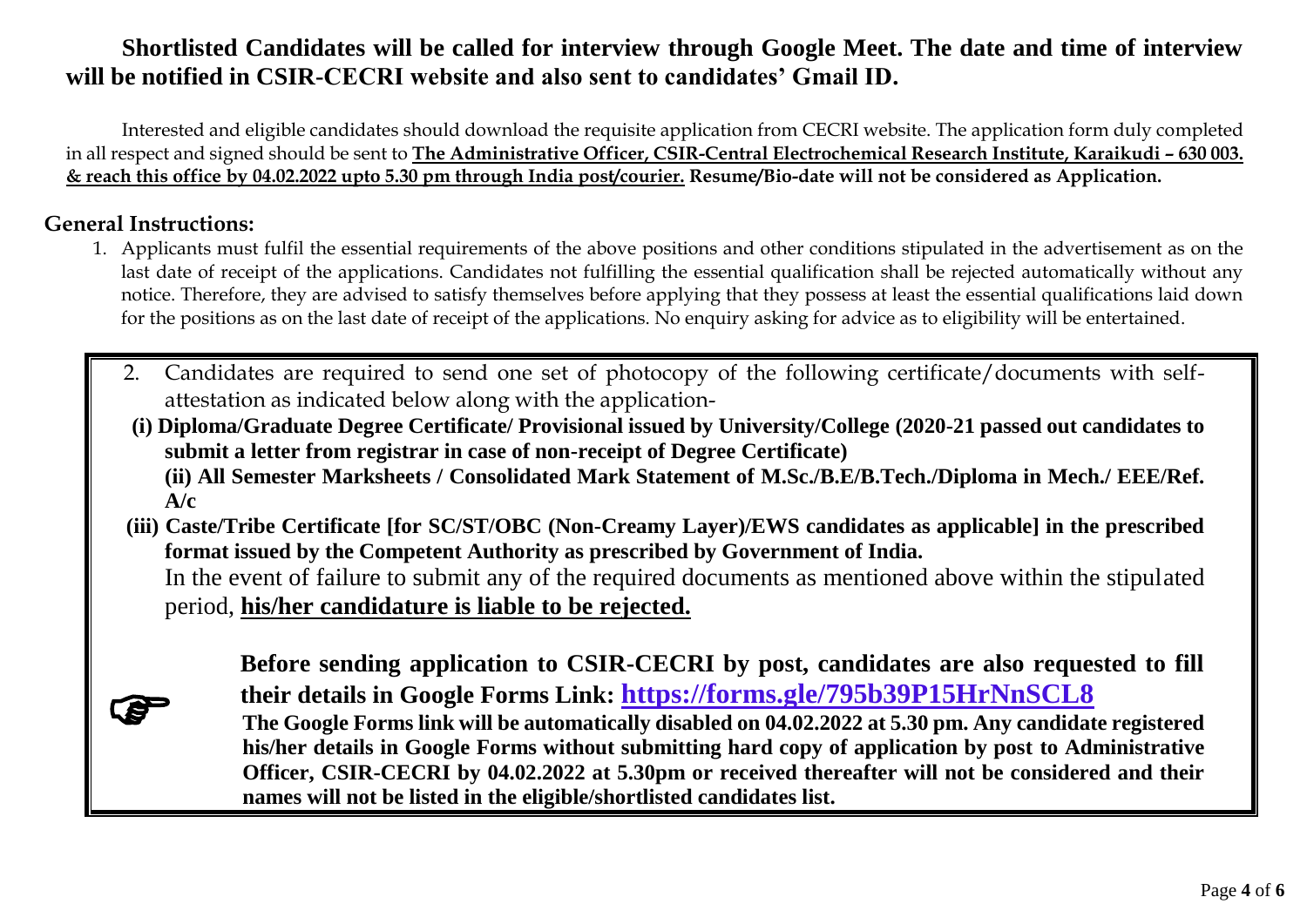- 3. Age relaxation will be given to SC/ST/PWD/Women candidates up to 5 years and 3 years for OBC for all the above positions as per GOI instructions.
- 4. Reservation: If all things are equal, SC/ST/OBC/EWS candidates may be given preference over general candidates to ensure due representation.
- 5. The date of determining the qualification and age limit shall be **04.02.2022**
- **6. Candidate(s) who worked as Project Personnel in CECRI or any other Lab. / Instt. of CSIR for more or equal to Five Years are not eligible for the above mentioned position. The total tenure of 5 years shall be calculated based on the number of years spent on one project and / or different projects taken together in CECRI or any other Lab. / Instt. of CSIR and Project Assistant or any other designation of equal status.**
- 7. Eligible/shortlisted candidates shall attend the Online Interview through Google Meet only.
- **8. Candidate shall attend the interview with decorum, with formal dressing and complete privacy and without any interference of other person. A closed and empty room may be preferred to take up the interview to avoid background noise interferences. He/she shall not indulge in any sort of unfair practices like assistance from third parties, electronic gadgets, books, etc.**
- **9. Candidate shall not photograph/record any proceedings of the interview through any form. In case of any such activity found at later stage, his/her candidature for the post applied will be summarily rejected without prejudice to taking actions under extant laws governing such malpractices.**
- 10. Final Semester/year students who are awaiting results are not eligible to be considered.
- 11. Incomplete applications (ie. without photograph, signature, community certificate (if applicable) and All Semester Marksheets/ Consolidated Mark Statement of UG/PG/Diploma) will not be entertained and will be summarily rejected.
- 12. In respect of equivalent clause in Essential Qualifications, if a candidate is claiming a particular qualification as equivalent qualification as per the requirement of advertisement, then the candidate is required to produce order/letter in this regard, indicating the Authority (with number and date) under which it has been so treated, otherwise the Application is liable to be rejected.
- 13. **If the candidate does not have a valid gmail id, he/she should create a gmail id before submitting application. Details regarding Interview through Google Meet will be sent to the gmail id only.**
- 14. Candidates should specifically note that the applications received after the closing date for any reason whatsoever (such as envelopes wrongly addressed, delivered elsewhere, postal delay etc.) will not be entertained by CSIR-CECRI.
- **15. In case of Universities/Institute awarding CGPA/SGPA/OGPA grades etc., candidates are requested to convert the same into percentage based on the formula as per their university/institute (copy of documented proof of the conversion factor must be attached).**
- 16. CSIR-CECRI shall not be responsible if a candidate could not be interviewed online due to connectivity issues/ network error / low bandwidth at his/her end.
- 17. Number of positions required is indicative in nature, there may be an increase/decrease in the number based on requirement(s).
- 18. In case of receipt of large number of applications from candidates, the Selection Committee shall adopt its own criteria and shortlist the candidates for online interview in proportionate to the available vacancies and the same shall be notified in CECRI website.
- 19. Shortlisted candidates will be provided with Google Meet code 10 minutes prior to interview in their respective Gmail ID. Shortlisted candidates will have to be readily available on the date of interview. If there is any change in date(s), the same shall be intimated to